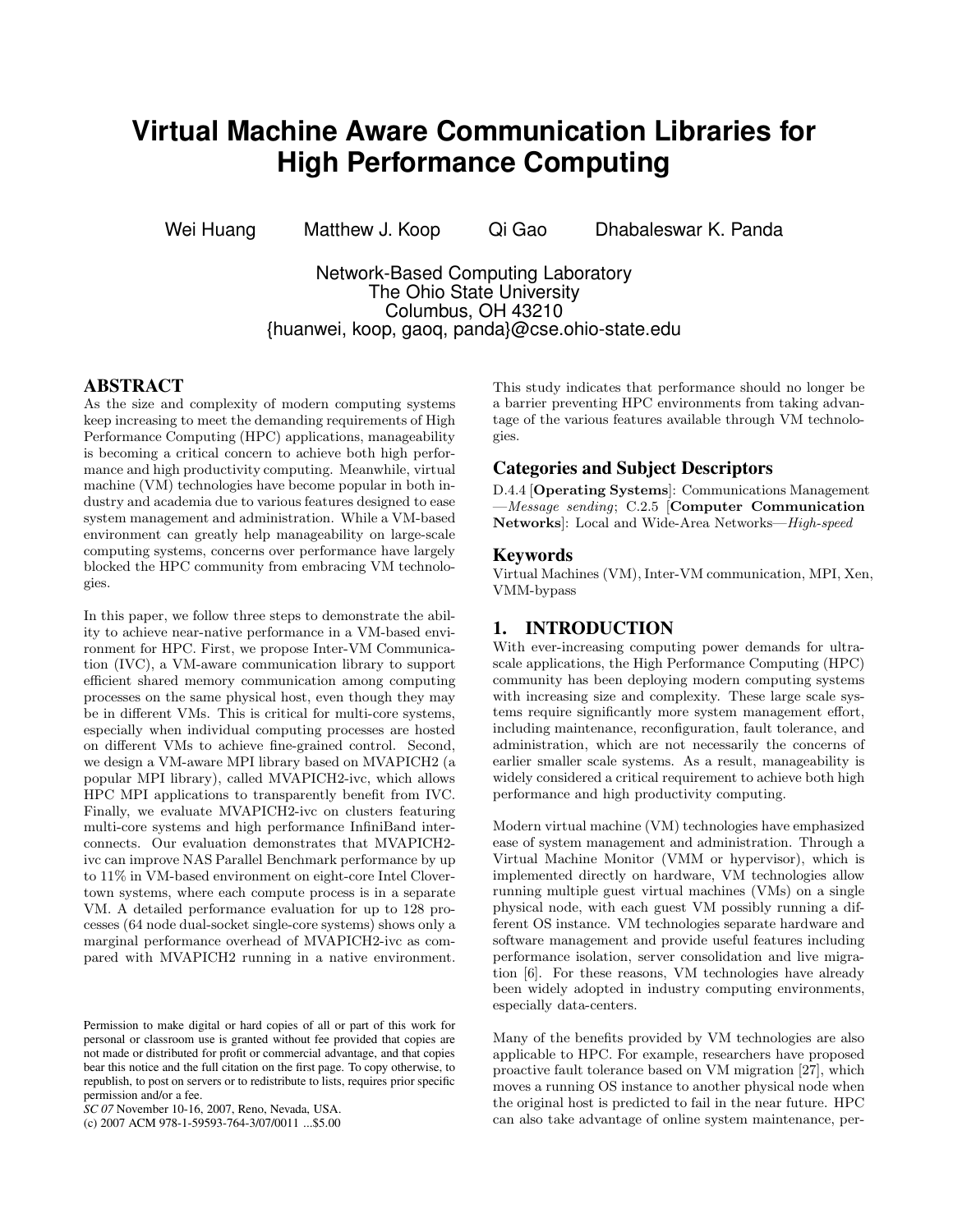formance isolation, or customized OSes [23], which are easily supported in VM-based environments.

Despite these promising features, VM technologies have not yet been widely deployed in HPC environments. Many in the HPC community are wary of virtualization technologies due to perceived performance overheads. These overheads, however, have been significantly reduced with recent VM technologies such as Xen [7] and I/O virtualization technologies like VMM-bypass I/O [21]. Two main challenges remain to be addressed to convince the HPC community of the low overhead of VM environments:

- Lack of shared memory communication between VMs: In VM environments, management activities such as migration occur at the level of entire VMs. Thus, all processes running in the same VM must be managed together. To achieve fine-grained processlevel control, each computing process has to be hosted in a separate VM, thus, in a separate OS. This presents a problem, because processes in distinct OSes can no longer communicate via shared memory [5], even if they share a physical host. This restriction is undesirable because communication via shared memory is typically considered to be more efficient than network loopback and is being used in most MPI implementations [5, 11]. This inefficiency is magnified with the emergence of modern multi-core systems.
- Lack of thorough performance evaluations: As part of our earlier work, we have demonstrated the potential of a VM-based HPC environment[13, 21] with efficient network I/O virtualization. However, these studies have focused on prototype evaluations. In literature, there lacks a thorough performance evaluation published on VM-based computing environment with newer generation systems featuring multi-core platforms and recent high speed network interconnects.

In this paper we address both of these challenges. We first propose IVC, an Inter-VM Communication library to support shared memory communication between distinct VMs on the same physical host in a Xen environment. IVC has a general socket-style API and can be used by any parallel application in a VM environment. To allow HPC applications to benefit without modification, we design a VM-aware MPI library, MVAPICH2-ivc. Our MPI library is a modified version of MVAPICH2 [26], a popular MPI-2 library over InfiniBand. MVAPICH2-ivc takes advantage of both IVC and VMM-bypass I/O [21]. VM migration is also supported, so shared memory communication through IVC can be established or torn-down at runtime as a VM migrates. As a result, MVAPICH2-ivc achieves near-native performance regardless of whether the communicating processes are on the same or different physical hosts. Finally, we conduct a thorough performance evaluation of MVAPICH2-ivc on modern clusters featuring multi-core systems and a high speed interconnect (PCI-Express InfiniBand HCAs [22]). We demonstrate that using MVAPICH2-ivc in a VM-based environment can deliver up to 11% better performance of NAS Parallel Benchmarks than running unmodified MVAPICH2 when hosting one process per VM. An integrated evaluation on an InfiniBand cluster with up to 128 processors shows

that with the latest virtualization technologies, including Xen, VMM-bypass I/O and IVC, a VM-based environment achieves near-native performance. Our evaluation concludes that performance should no longer be a barrier to deploying VM environments for HPC.

The rest of the paper is organized as follows: Section 2 introduces background information on VM technologies and VMM-bypass I/O. In Section 3, we further motivate our work by discussing the value of VM technology to HPC and the importance of efficient shared memory communication between VMs. In Section 4, we present IVC, including its API, design and implementation. We describe the design of MVAPICH2-ivc in Section 5. Section 6 includes a detailed performance evaluation. Related work is discussed in Section 7 and we present our conclusions in Section 8.

### **2. BACKGROUND**

In this section, we briefly describe Xen [7], a popular VM environment. We also introduce VMM-bypass I/O and InfiniBand, both of which play important roles in a VM-based HPC environment.

### **2.1 Xen Virtual Machine Environment**

Xen is a popular VM technology originally developed at the University of Cambridge. Figure 1 (courtesy [34]) illustrates the structure of a physical machine hosting Xen. The Xen hypervisor (the VMM) is at the lowest level and has direct access to the hardware. Above the hypervisor are the Xen domains (VMs) running guest OS instances. Each guest OS uses a pre-configured share of physical memory. A privileged domain called Domain0 (or Dom0), created at boot time, is allowed to access the control interface provided by the hypervisor and performs the tasks to create, terminate and migrate other guest VMs (User Domain or DomU) through the control interfaces.



Figure 1: The structure of the Xen virtual machine monitor

I/O device virtualization in Xen follows a split device driver model [10]. The native device driver is expected to run in an Isolated Device Domain (or IDD). The IDD is typically the same as Dom0 and hosts a backend driver, running as a daemon and serving the access requests from each DomU. The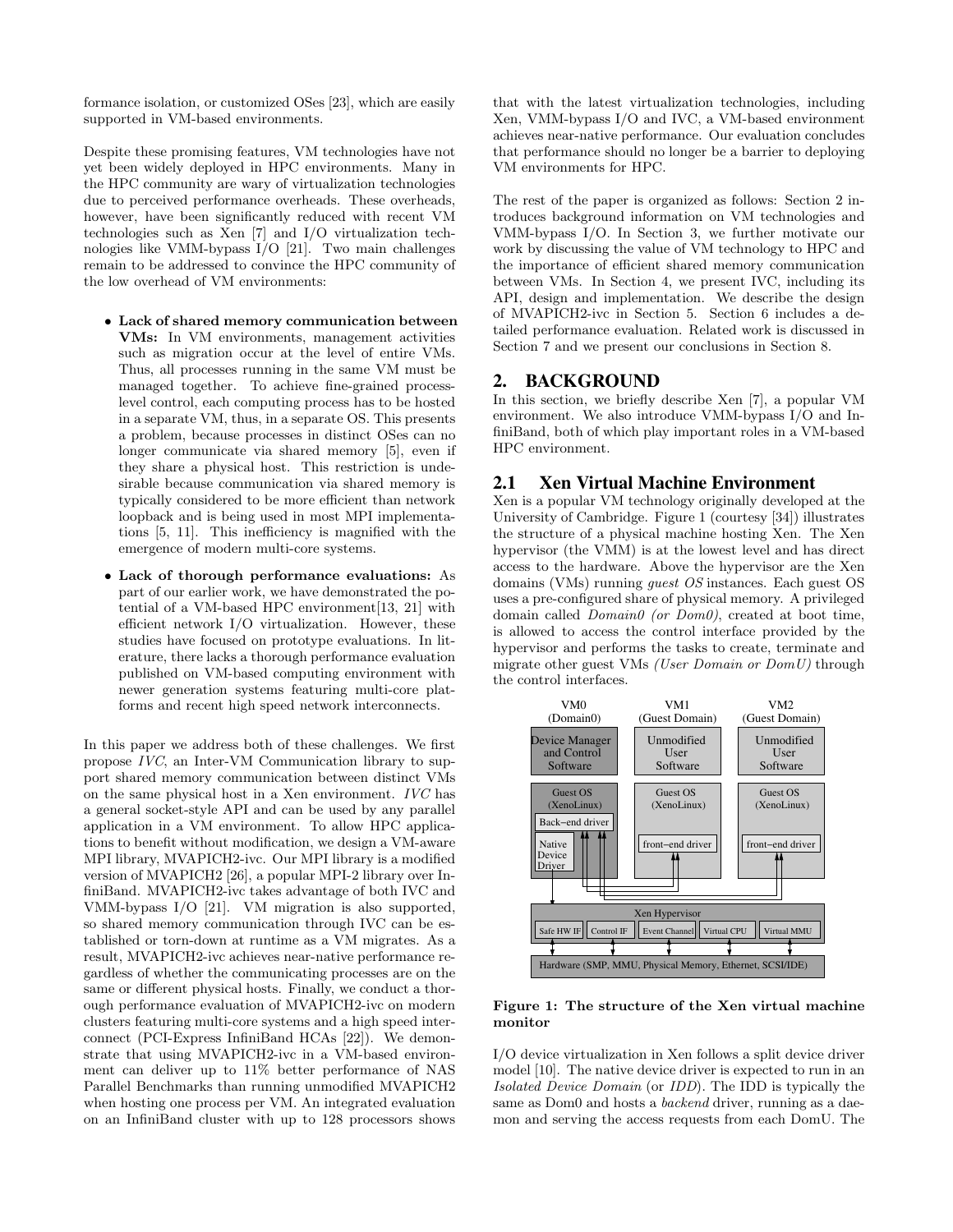guest OS in a DomU uses a frontend driver to communicate with the backend. To pass the I/O requests, domains communicate with each other through shared pages and event channels, which provide an asynchronous notification mechanism between domains. To send data to another domain, the typical protocol is for the source domain to grant the remote domain access to its local memory pages by first registering the pages to grant tables, which are managed by the hypervisor. After registration, a grant reference handle is created for each physical page. The remote domain then uses these reference handles to map the pages into its local address space. Our proposed inter-VM communication uses the same mechanism to create shared memory regions.

During VM migration, the front-end drivers receive a suspend callback when the VM is about to be suspended on the original host and a resume callback when the VM is resumed on the new host machine. This gives an opportunity for the device drivers in the VM to cleanup local resources before migration and re-initialize themselves after migration.

### **2.2 InfiniBand and VMM-Bypass I/O**

InfiniBand [15] is a popular interconnect offering high performance through user level communication and OS-bypass. With OS-bypass, applications can directly initiate communication operations without the involvement of the operating system. This allows InfiniBand to achieve low latency and high bandwidth. High performance and other features such as Remote Direct Memory Access (RDMA) make InfiniBand a strong player in HPC cluster computing environments. User level communication of InfiniBand is through the user-level APIs. Currently, the most popular API is provided by the OpenFabrics stack [29].

InfiniBand can be supported in Xen through VMM-bypass I/O, which is proposed in our earlier work [21]. To achieve high performance, the Xen split device driver model is only used to setup necessary user access points to allow OSbypass communication to take place. After the initial setup, data communication in the critical path bypasses both the guest OS and the VMM by taking advantage of OS-bypass. By avoiding the overhead caused by the Xen split driver model, which passes I/O requests between DomU and the privileged domain, VMM-bypass achieves near-native performance. Application-transparent migration support for VMM-bypass I/O is also feasible through namespace virtualization and coordination among the communicating peers, as proposed in [14].

### **3. MOTIVATION**

Figure 2 illustrates a possible VM-based HPC environment deployment using Xen. Each computing node in the physical server pool is running a hypervisor that hosts one or more VMs. Because HPC applications are typically compute intensive, each active VM runs on one or more dedicated cores. A set of VMs across the system form a virtual cluster, on which users run their HPC applications. There can be a management console which performs all management activities, including launching, checkpointing or migrating VMs across the computing nodes.

System management capabilities are increased in a VMbased environment – including allowing special configura-



Figure 2: A possible deployment of HPC with virtual machines

tions and online maintenance. To prepare a virtual cluster with a special configuration, all that is required is to choose a set of physical nodes and launch VMs with the desired configurations on those nodes. This avoids the lengthy procedure to reset all the physical hosts. More importantly, this does not affect other users using the same physical nodes. Online maintenance is also simplified. To apply patches or update a physical node, system administrators no longer need to wait for application termination before taking them off-line. VMs on those nodes can be migrated to other available physical nodes, reducing administrative burden.

Besides manageability, under certain circumstances VM environments can also lead to performance benefit. For example, with easy re-configuration it becomes much more practical to host HPC applications using customized, light-weight OSes. This concept of a customized OS is proven to be desirable for achieving increased performance in HPC [2, 8, 19, 23, 24]. VM migration can also help improving communication performance. For example, a parallel application may initially be scheduled onto several physical nodes far from each other in network topology due to node availability. But whenever possible, it is always desirable to schedule the processes onto physical nodes near each other, which improves communication efficiency. Through VM migration, it is also possible to alleviate resource contention and thus achieve better resource utilization. For instance, VMs hosting computing jobs with a high volume of network I/O can be relocated with other VMs hosting more CPU intensive applications with less I/O requirements.

VM technology can also benefit HPC in many other aspects, including security, productivity or debugging. Mergen et al. [23] have discussed in more detail the value of a VMbased HPC environment.

To achieve efficient scheduling in VM-based environments, such as migration to avoid resource contention, it is desirable to schedule jobs at the granularity of individual processes. This is especially the case for multi-core systems which are capable of hosting many computing processes on the same physical host. Benefits of VMs are severely limited if all processes on one node are required to be managed at the same time. Since VM management, such as migration, is at the level of individual VMs, fine-grained control requires computing processes to be hosted in separate VMs. This separation, however, is not efficient for communication. Many MPI implementations communicate through user space shared memory between processes in the same OS [5, 11]. With processes running on separate VMs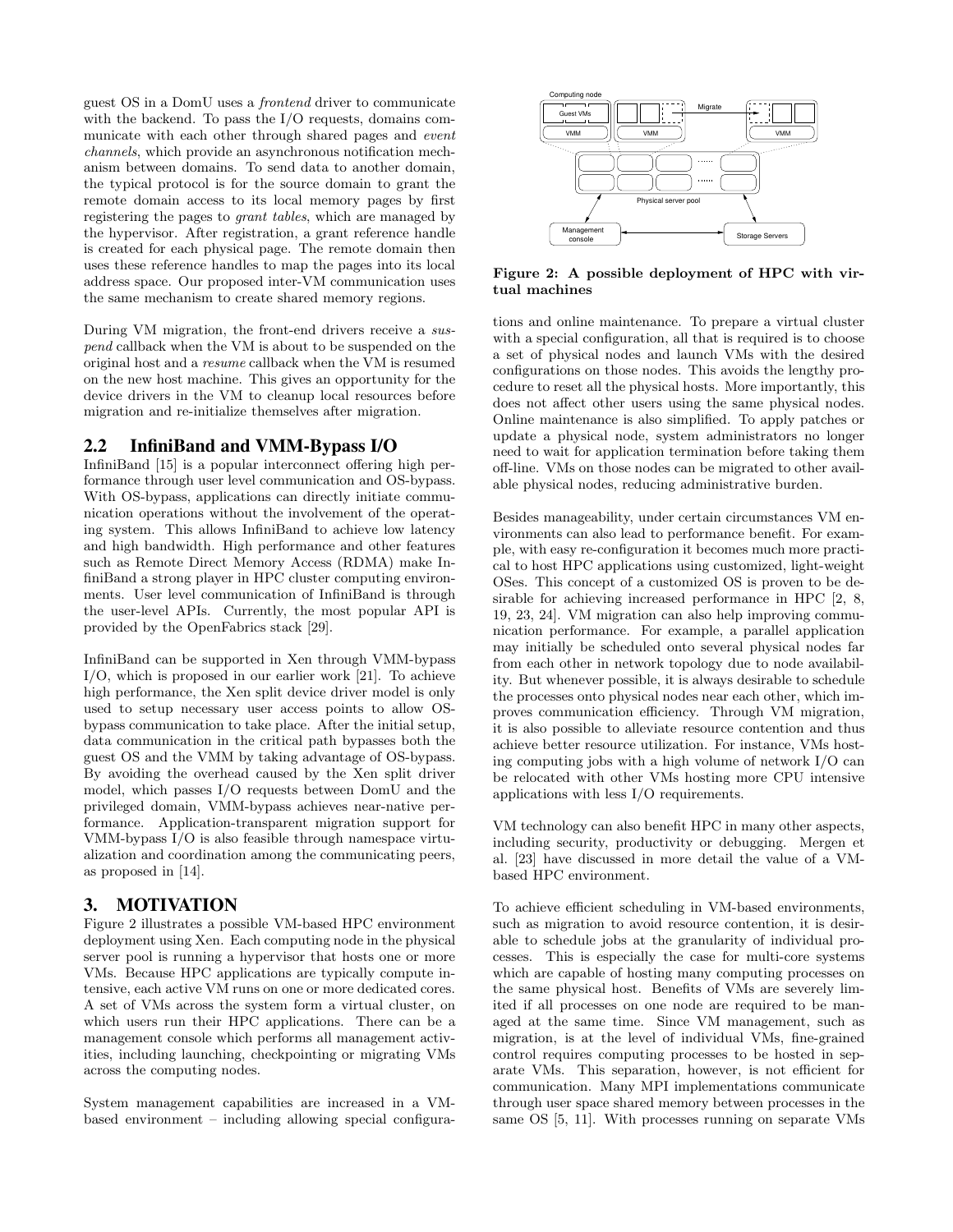(OSes), shared memory communication is no longer available and communication must go through network loopback. Since shared memory communication is typically more efficient than network loopback, hosting computing processes on separate VMs may lead to a significant performance gap as compared with native environments.

# **4. DESIGN FOR EFFICIENT INTER-VM COMMUNICATION**

In this section we present our inter-VM communication (IVC) library design, which provides efficient shared memory communication between VMs on the same physical host. It allows the flexibility of hosting computing processes on separate VMs for fine-grained scheduling without sacrificing the efficiency of shared memory communication to peers sharing the same physical host.

Our design is based on the page sharing mechanisms through grant tables provided by Xen, as described in Section 2.1. There are still many challenges that need to be addressed, however. First, the initial purpose of grant table mechanism is for sharing data between device drivers in kernel space. Thus, we need to carefully design protocols to setup shared memory regions for user space processes and provide communication services through these shared regions. Second, we need to design an easy-to-use API to allow applications to use IVC. Further, IVC only allows communication between VMs on the same host, which leads to additional concerns for VM migration. We address these challenges in the following sections.

### **4.1 Setting up Shared Memory Regions**

In this section we describe the key component of IVC: How to setup shared memory regions between two user processes when they are not hosted in the same OS?

IVC sets up shared memory regions through Xen grant table mechanisms. Figure 3 provides a high level architectural overview of IVC and illustrates how IVC sets up shared memory regions between two VMs. IVC consists of two parts: a user space communication library and a kernel driver. We use a client-server model to setup an IVC connection between two computing processes. One process (the client) calls the IVC user library to initiate the connection setup (step 1 in Figure 3). Internally, the IVC user library allocates a communication buffer, which consists of several memory pages and will be used later as the shared region. The user library then calls the kernel driver to grant the remote VM the right to access those pages and returns the grant table reference handles from Xen hypervisor (steps 2 and 3). The reference handles are sent to the IVC library on the destination VM (step 4). The IVC library on the destination VM then maps the communication buffer to its own address space through the kernel driver (steps 5 and 6). Finally, IVC notifies both computing processes that the IVC connection setup is finished, as in step 7 of Figure 3.

# **4.2 Communication through Shared Memory Regions**

After creating a shared buffer between two IVC libraries, we design primitives for shared memory communication between computing processes. IVC provides a socket style



Figure 3: Mapping shared memory pages



Figure 4: Communication through mapped shared memory regions

read/write interface and conducts shared memory communication through classic producer-consumer algorithms. As shown in Figure 4, the buffer is divided into send/receive rings containing multiple data segments and a pair of producer/consumer pointers. A call to ivc\_write places the data on the producer segments and advances the producer pointer. And a call to ivc\_read reads the data from the consumer segment and advances the consumer pointer. Both the sender and receiver check the producer and consumer pointers to determine if the buffer is full or for data arrival. Note that Figure 4 only shows the send ring for process 1 (receive ring for process 2). Total buffer size and the data segment size are tunable. In our implementation, each send/receive ring is 64KB and each data segment is 64 bytes. Thus, an ivc\_write call can consume multiple segments. If there is not enough free data segments, ivc\_write will simply return the number of bytes successfully sent, and the computing process is responsible to retry later. Similarly, ivc\_read is also non-blocking and returns the number of bytes received.

Initialization of IVC also requires careful design. IVC sets up connections for shared memory communication between VMs only after receiving a connection request from each of the hosted processes. Computing processes, however, cannot be expected to know which peers share the same physical host. Such information is hidden to the VMs and thus has to be provided by IVC. To address this issue, an IVC backend driver is run in the privileged domain (Dom0). Each parallel job that intends to use IVC should have a unique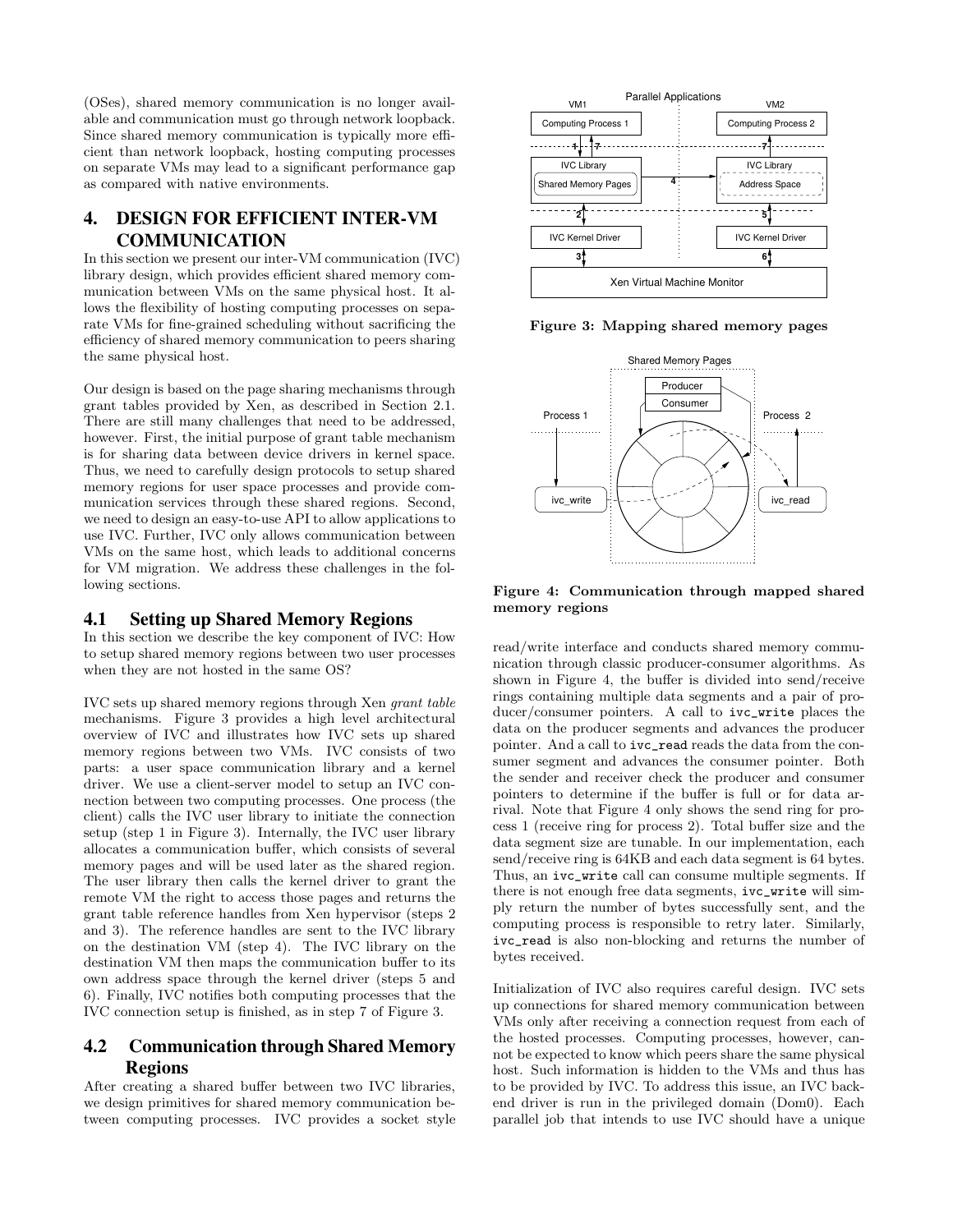

(a) Communication client

(b) Communication server



magic id across the cluster. When a computing process initializes, it notifies the IVC library of the magic id for the parallel job through an ivc\_init call. This process is then registered to the backend driver. All registered processes with the same *magic id* form a local communication group, in which processes can communicate through IVC. A computing process can obtain all peers in the local communication group through ivc\_get\_hosts. It can then connect to those peers through multiple ivc\_connect calls, which initialize the IVC connection as mentioned above. Using a magic id allows multiple communication groups for different parallel jobs to co-exist within one physical node. Assignment of this unique magic id across the cluster could be provided by batch schedulers such as PBS [33], or other process manager such as MPD [1] or SLURM [35]. Additional details go beyond the scope of this paper.

Figure 5 shows a brief example how two processes communicate through IVC. As we can see, IVC provides socket style interfaces, and communication establishment follows a client-server model.

### **4.3 Virtual Machine Migration**

As a VM-aware communication library, an additional challenge faced by IVC is handling VM migration. As a shared memory library, IVC can only be used to communicate between processes on the same physical host. Subsequently, once a VM migrates to another physical host, processes running on the migrating VM can no longer communicate with the same peers through IVC. They may instead be able to communicate through IVC with a new set of peers on the new physical host after migration.

IVC provides callback interfaces to assist applications in handling VM migration. Figure 6 illustrates the main flow of IVC in case of VM migration. First, the IVC kernel driver gets a callback from the Xen hypervisor once the VM is about to migrate (step 1). It notifies the IVC user library to stop writing data into the send ring to prevent data loss during migration; this is achieved by returning 0 on every attempt of ivc\_write. After that, the IVC kernel notifies all other VMs on the same host through event channels that the VM is migrating. Correspondingly, the IVC libraries running in other VMs will stop their send opera-

tions and acknowledge the migration event (steps 2 and 3). IVC then gives user programs a callback, indicating that the IVC channel is no longer available due to migration. Meanwhile, there may be data remaining in the receive ring that has not been passed to the application. Thus, IVC also provides applications a data buffer containing all data in the receive ring that has not been read by the application through ivc\_read(step 4). Finally, IVC unmaps the shared memory pages, frees local resources, and notifies the hypervisor that the device has been successfully suspended and can be migrated safely (step 5). After the VM is migrated to the remote host, the application will receive another callback indicating arrival on a new host, allowing connections to be setup to a new set of peers through similar steps as in Figure  $5(a)$  (step 6).



Figure 6: Migrating one VM (VM2) of a three process parallel job hosted on three VMs

# **5. MVAPICH2-IVC: VIRTUAL MACHINE AWARE MPI OVER IVC**

IVC has defined its own APIs. Thus, to benefit HPC applications transparently, we design MVAPICH2-ivc, a VMaware MPI library modified from MVAPICH2. MVAPICH2 ivc is able to communicate through IVC with peers on the same physical host and over InfiniBand when communication is inter-node. MVAPICH2-ivc is also able to intelligently switch between IVC and network communication as VMs migrate. By using MVAPICH2-ivc in VM environments, MPI applications can benefit from IVC without modification.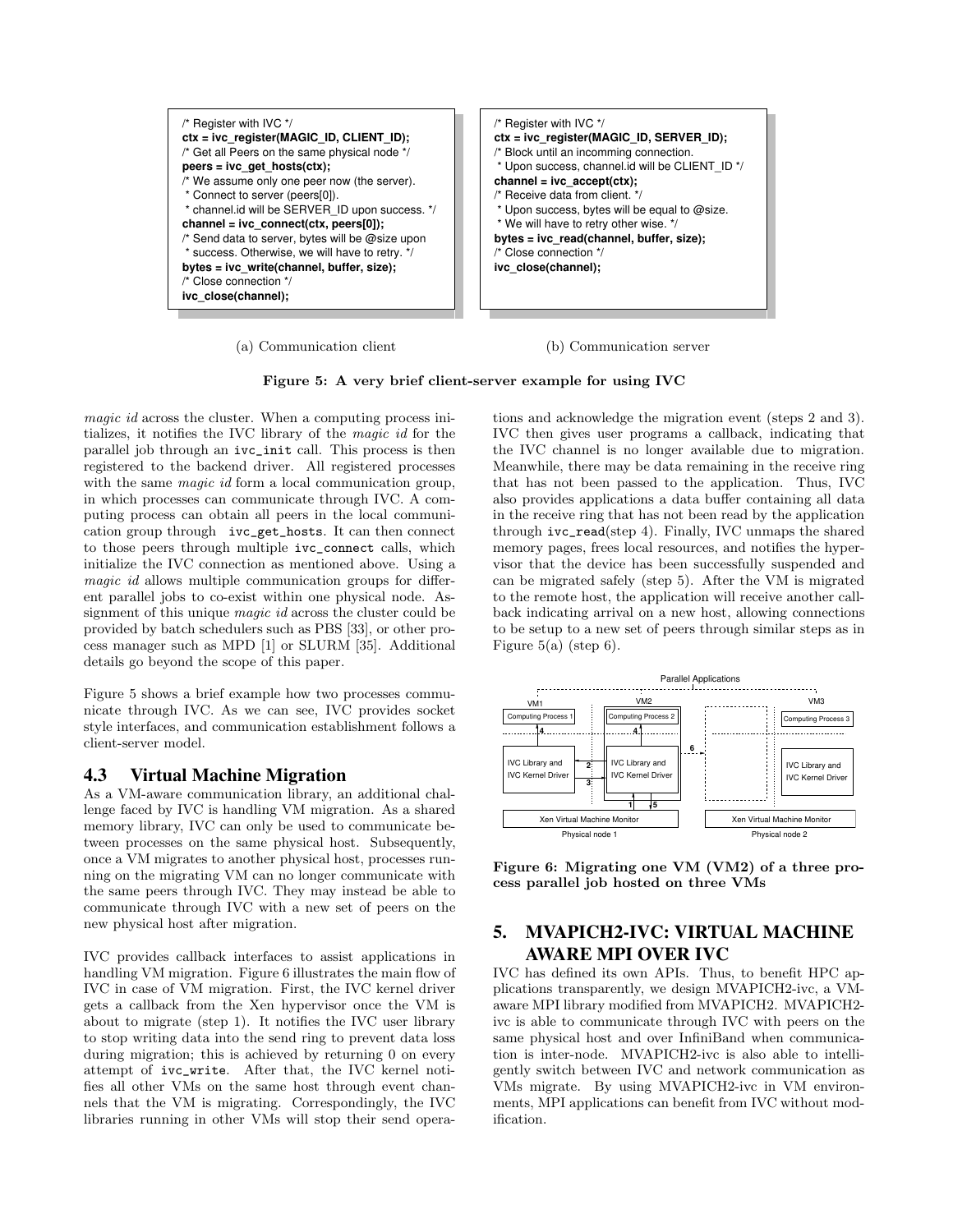

Figure 7: MVAPICH2 running in different environments

### **5.1 Design Overview**

MVAPICH2-ivc is modified from MVAPICH2 [26], a popular multi-method MPI-2 implementation over InfiniBand based on MPICH2 from Argonne National Laboratory [1]. For portability reasons, MVAPICH2/MPICH2 follows a layered approach, as shown in Figure 7(a). The Abstract Device Interface V3 (ADI3) layer implements all MPI-level primitives. Multiple communication channels, which in turn provide basic message delivery functionalities on top of communication device APIs, implement the ADI3 interface. There are two communication channels available in MVAPICH2: a shared memory channel communicating over user space shared memory [5] to peers hosted in the same OS and a network channel communicating over InfiniBand user-level APIs to other peers.

An unmodified MVAPICH2 can also run in VM environments; however, its default shared memory communication channel can no longer be used if computing processes are hosted on different VMs (OSes). By using IVC, MVAPICH2ivc is able to communicate via shared memory between processes on the same physical node, regardless of whether they are in the same VM or not. Figure 7(b) illustrates the overall design of MVAPICH2-ivc running in a VM environment. Compared with MVAPICH2 in a native environment, there are three important changes. First, we replace the original shared memory communication channel with an IVC channel, which performs shared memory communication through IVC primitives. Second, the network channel is running on top of VMM-bypass I/O, which provides InfiniBand service in VM environments (because VMM-bypass I/O provides the same InfiniBand verbs, no changes to MVAPICH2 are needed). Third, we design a communication coordinator, which dynamically creates and tears down IVC connections as the VM migrates.

The communication coordinator keeps track of all the peers to which IVC communication is available. To achieve this, it takes advantage of a data structure called a Virtual Connection (VC). In MVAPICH2, there is a single VC between each pair of computing processes, which encapsulates details about the available communication methods between that specific pair of processes as well as other state information. As shown in Figure 8, the communication coordinator maintains an IVC-active list, which contains all VCs for peer processes on the same physical host. During the initialization stage, this IVC-active list is generated by the communication coordinator according to the peer list returned by ivc\_get\_hosts. VCs in the list can be removed or added to this list when the VM migrates.



### Figure 8: Organization of IVC-active list in MVAPICH2-ivc

Once the application issues a MPI send to a peer process, the data is sent through IVC if the VC to that specific peer is in the IVC-active list. As described in Section 4.1, IVC cannot guarantee all data will be sent (or received) by one ivc\_write (or ivc\_read) call. Thus, to ensure in order delivery, we must maintain queues of all outstanding send and receive operations for each VC in the IVC-active list. Operations on these queues are retried when possible.

### **5.2 Virtual Machine Migration**

As discussed in Section 4.3, IVC issues application callbacks upon migration. Correspondingly, applications are expected to stop communicating through IVC to peers on the original physical host and can start IVC communication to peers on the new physical host. In MVAPICH2-ivc, the communication coordinator is responsible to adapt to such changes. The coordinator associates an *ivc* state to each VC. As shown in Figure 9, there are four states possible: IVC CLOSED, IVC ACTIVE, IVC CONNECTED and IVC SUSPENDING. At the initialization stage, each VC is either in the IVC ACTIVE state if the IVC connection is set up, or in the IVC CLOSED state, which indicates IVC is not available and communication to that peer has to go through the network.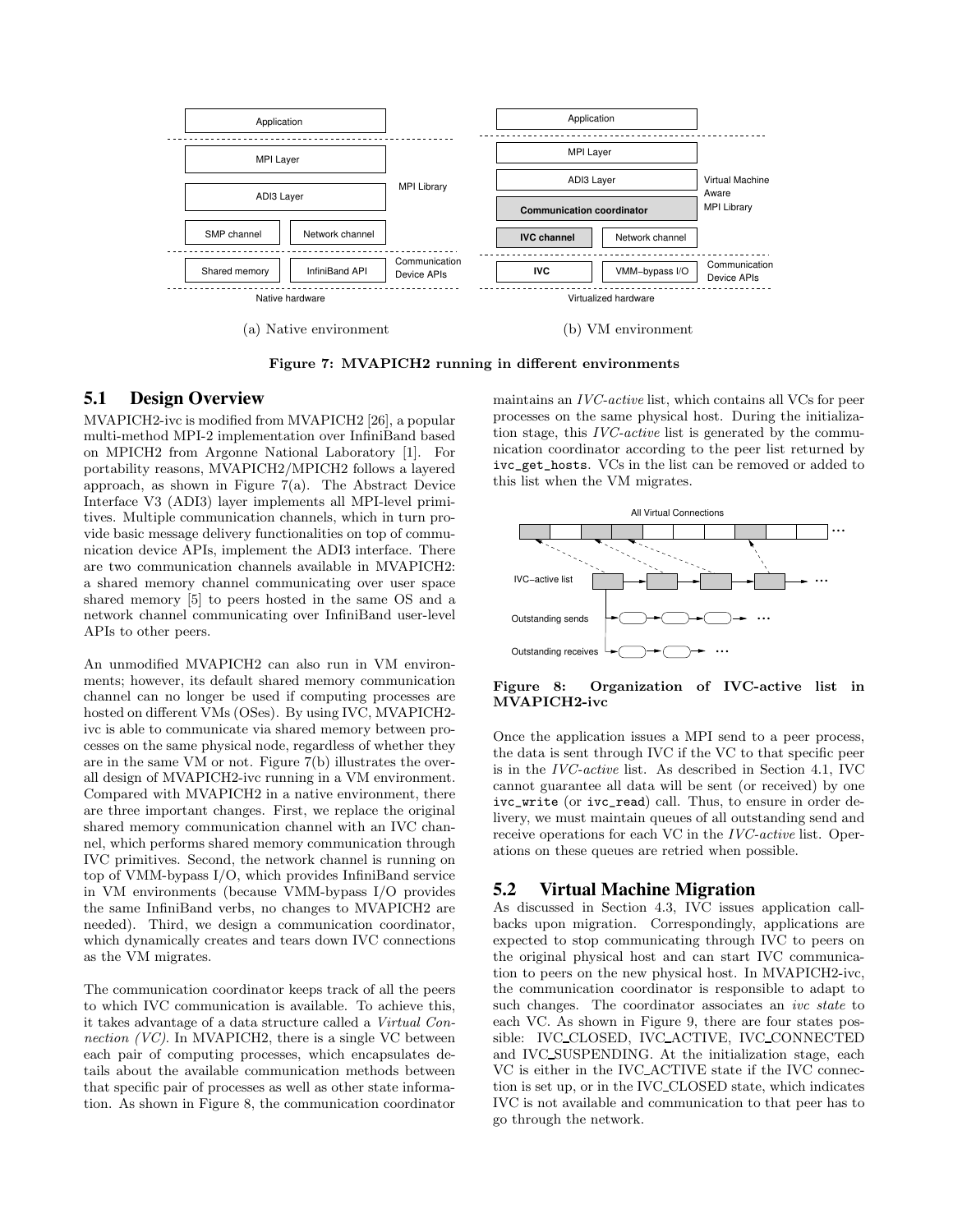

Figure 9: State transition graph of ivc state

When a VM migrates, IVC communication will no longer be available to peers on the original host. As we have discussed, the communication coordinator will be notified, along with a data buffer containing the contents of the receive ring when IVC is torn down. The coordinator then changes the state to IVC SUSPENDING. In this state, all MPI-level send operations are temporarily blocked until the coordinator transmits all outstanding requests in the IVC outstanding send queue through the network channel. Also, all MPI-level receive operations are fulfilled from the data buffer received from IVC until all data in the buffer is consumed. Both of these steps are necessary to guarantee in order delivery of MPI messages. Next, the coordinator changes the ivc state to IVC CLOSED and removes the VC from the IVC active list. Communication between this pair of processes then flows through the network channel.

Once migrated, IVC will be available to peers on the new host. The coordinator will get a callback from IVC and setup IVC connections to eligible peers. IVC cannot be immediately used, however, since there may be pending messages on the network channel. To reach a consistent state, the communication coordinators on both sides of the VC change the ivc state to IVC CONNECTED, and send a flush message through the network channel. Once the coordinator receives a flush message, no more messages will arrive from the network channel and the *ivc state* is changed to IVC\_ACTIVE and VC added to the IVC active list. Both sides can now communicate through the IVC channel.

### **6. EVALUATION**

In this section we present performance evaluation of a VMbased HPC environment running MVAPICH2-ivc with each process in a separate VM. We first evaluate the benefits achieved through IVC using a set of micro-benchmark and application-level benchmarks. We show that on multi-core systems MVAPICH2-ivc shows clear improvement compared with unmodified MVAPICH2, which cannot take advantage of shared memory communication when processes are on distinct VMs. We demonstrate that performance of MVAPICH2 ivc is very close to that of MVAPICH2 in a native (nonvirtualized) environment. Evaluation on up to 128 processes shows that a VM-based HPC environment can deliver very close application-level performance compared to a native environment.

## **6.1 Experimental Setup**

The experiments are carried out on two testbeds. Testbed A consists of 64 computing nodes. There are 32 nodes with dual Opteron 254 (single core) processors and 4GB of RAM each and 32 nodes with dual Intel 3.6 GHz Xeon processors and 2GB RAM each. Testbed B consists of computing nodes with dual Intel Clovertown (quad-core) processors, for a total of 8 cores and 4GB of RAM. Both testbeds are connected through PCI-Express DDR InfiniBand HCAs (20 Gbps). Xen-3.0.4 with the 2.6.16.38 kernel is used on all computing nodes for VM-based environments. We launch the same number of VMs as the number of processors (cores) on each physical host, and host one computing process per VM.

We evaluate VM-based environments with MVAPICH2-ivc and unmodified MVAPICH2, each using VMM-bypass I/O. We also compare against the performance of MVAPICH2 in native environments. More specifically, our evaluation is conducted with the following three configurations:

- IVC VM-based environment running MVAPICH2 ivc, which communicates through IVC if the processes are hosted in VMs on the same physical host.
- No-IVC VM-based environment running unmodified MVAPICH2, which always communicates through network since each process is in a separate VM.
- **Native** Native environment running unmodified MVA-PICH2, which uses shared memory communication between processes on the same node.

### **6.2 Micro-benchmark Evaluation**

In this section, the performance of MVAPICH2-ivc is evaluated using a set of micro-benchmarks. First a comparison of basic latency and bandwidth achieved by each of the three configurations, when the computing processes are on the same physical host is performed. Next, the performance of collective operations using Intel MPI Benchmarks (IMB 3.0) [16] is measured.

Figure 10 illustrates the MPI-level latency reported by OSU benchmarks [26]. For various message sizes, this test 'pingpongs' messages between two processes for a number of iterations and reports the average one-way latency observed. IVC communication is able to achieve latency around 1.2µs for 4 byte messages, which, in the worst case, is only about  $0.2\mu s$ higher than MVAPICH2 communicating through shared memory in a native environment. The IVC latency is slightly higher because MVAPICH2 has recently incorporated several optimizations for shared memory communication [5]. We plan to incorporate those optimizations in the future, as they should be applicable to IVC as well. In both cases, the latency is much lower than the No-IVC case, where communication via network loopback shows  $3.16\mu s$  latency for 4 byte messages.

Figure 11 presents MPI-level uni-directional bandwidth. In this test, a process sends a window of messages to its peer using non-blocking MPI sends and waits for an acknowledgment. The total message volume sent divided by the total time is reported as bandwidth. Both IVC and native cases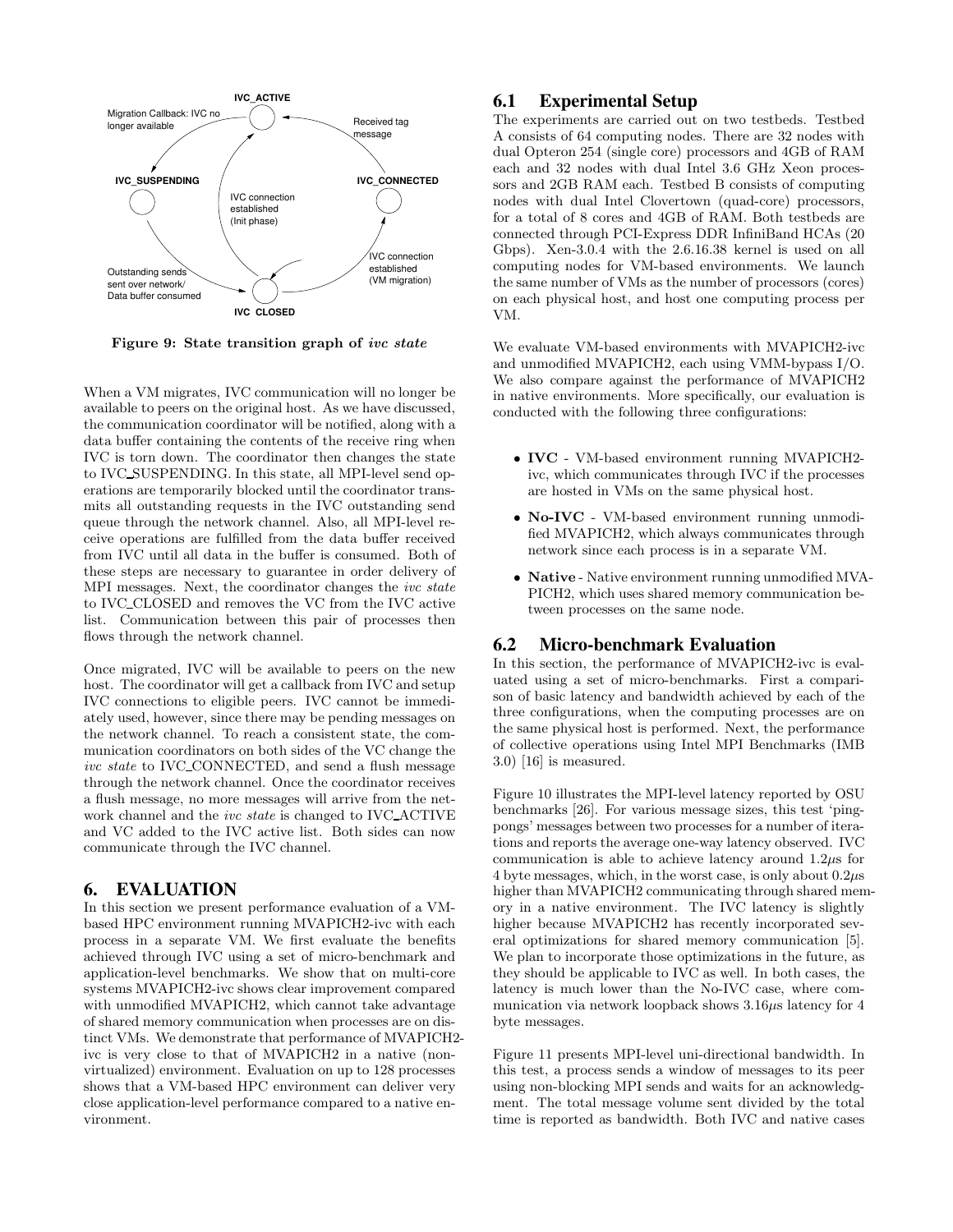achieve much higher bandwidth for medium-sized messages than in the No-IVC case. An interesting observation is that IVC achieves higher bandwidth than the native case. This can be due to two reasons: first, MVAPICH2's optimized shared memory communication requires more complicated protocols for sending large messages, thus adding some overhead; second, IVC uses only 16 pages as the shared memory region, but MVAPICH2 uses a few million bytes. At a micro-benchmark level, a larger shared memory buffer can slightly hurt performance due to cache effects. A smaller shared memory region, however, holds less data, thus requiring the peer to receive data fast enough to maintain a high throughput. This can lead to less efficient communication progress for applications using large messages very frequently because processes are likely to be skewed. For IVC, we find 16 pages as a good choice for shared memory buffer size  $^1$ .



Figure 11: Bandwidth

Figures 12 and 13 illustrate the ability of MVAPICH2-ivc to automatically select the best available communication method after VM migration. In Figure 12, we keep running a latency test with 2KB messages. The test is first carried out between two VMs on distinct physical hosts. At around iteration 400, we migrate one VM so that both VMs are hosted on the same physical node. From the figure it can be observed that the latency drops from  $9.2\mu s$  to  $2.8\mu s$  because MVAPICH2-ivc starts to use IVC for communication. At about iteration 1100, the VMs are again migrated to distinct physical hosts, which causes the latency to increase to the original  $9.2\mu s$ . The drastic increase in latency during migration is because network communication freezes during VM migration, which is explained in more detail in [14]. In Figure 13, the same trend for a bandwidth test is observed, which reports bandwidth achieved for 2KB messages while the VM migrates. When two VMs are located on the same host (iteration 1100 to iteration 2000), communication through IVC increases the bandwidth from around 720MB/s to 1100MB/s.



Figure 12: Migration during latency test



Figure 13: Migration during bandwidth test

Next, the performance of collective operations using Intel MPI Benchmarks is evaluated. In Figure 14, several of the most commonly used collective operations are compared using all three configurations. The tests are conducted on Testbed B, using 2 nodes with 8 cores each (in total 16 processes). Collective performance is reported for small (16 bytes), medium (16KB), and large (256KB) size operations, with all results normalized to the Native configuration. Similar to the trends observed in the latency and bandwidth benchmarks, IVC significantly reduces the time needed for each collective operation as compared with the No-IVC case. It is able to deliver comparable performance as a native environment. Another important observation is that even though the No-IVC case achieves almost the same bandwidth for  $256KB$  messages as IVC in Figure 11, it still performs significantly worse for some of the collective operations. This is due to the effect of network contention. On multi-core systems with 8 cores per node, the network performance can be largely degraded when 8 computing processes access the network simultaneously. Though the processes are also competing for memory bandwidth when communicating through IVC, memory bandwidth is typically much higher. This effect shows up in large message collec-

<sup>&</sup>lt;sup>1</sup>We do not go for larger number of pages because the current Xen-3.0.4 allows at most 1K pages to be shared per VM. While this restriction can be fixed in the future, 16 page shared buffer will allow us to support up to 60 VMs per physical node with the current implementation.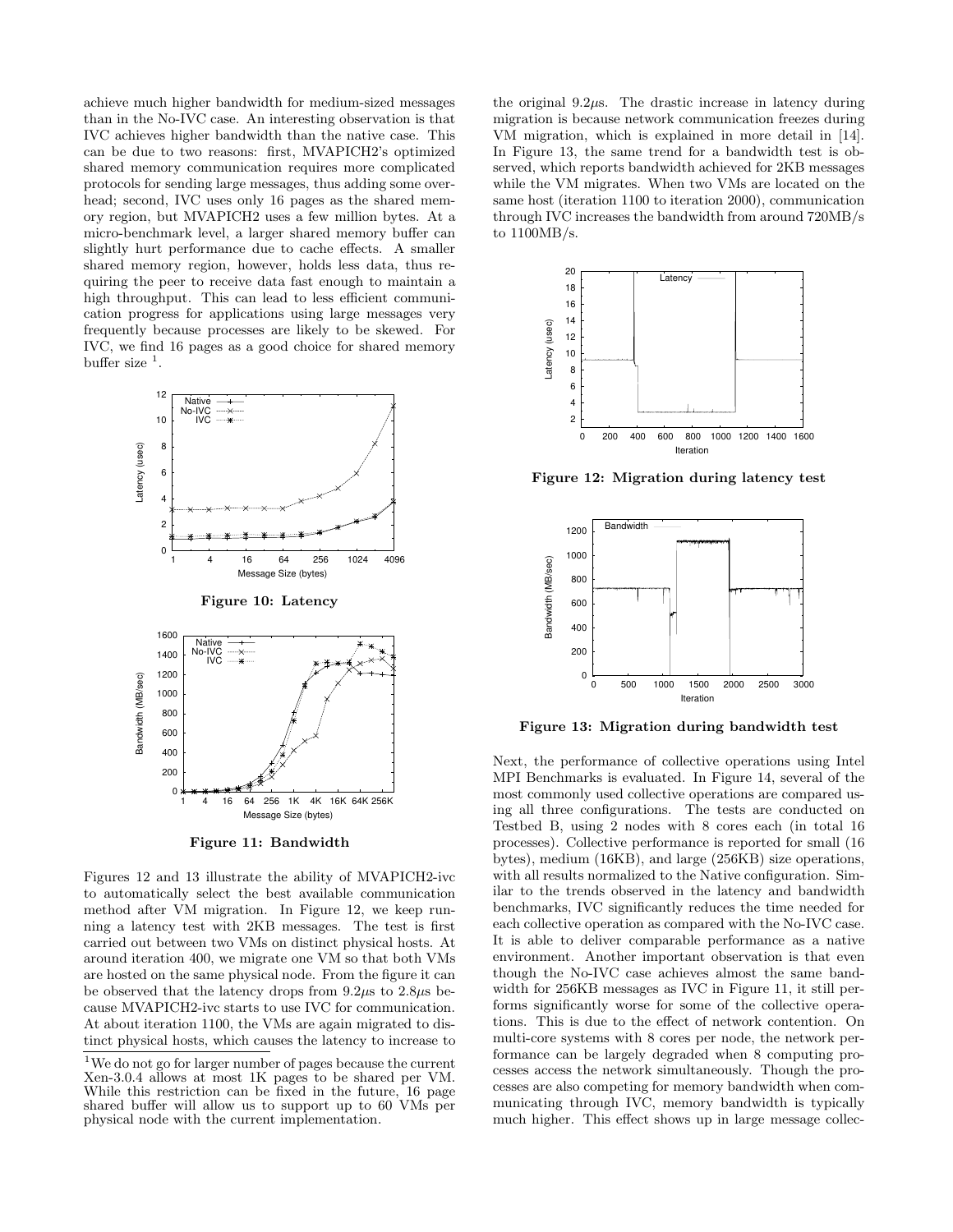

Figure 14: Comparison of collective operations (2 nodes with 8 cores each)

tives, which further demonstrates the importance of shared memory communication for VM-based environments.

### **6.3 Application-level Benchmark Evaluation**

In this section, several application-level benchmarks are used to evaluate the performance of MVAPICH2-ivc. As in the micro-benchmarks evaluation, we evaluate configurations of IVC (MVAPICH2-ivc in VM environment), No-IVC (unmodified MVAPICH2 in a VM environment) and Native (MVAPICH2 in a native environment).

We use several applications in our evaluations. These applications have various communication patterns, allowing a thorough performance comparison of our three configurations. The applications used in the evaluation are:

- NAS Parallel Benchmark Suite NAS [28] contains a set of benchmarks which are derived from the computing kernels common on Computational Fluid Dynamics (CFD) applications.
- LAMMPS LAMMPS stands for Large-scale Atomic/ Molecular Massively Parallel Simulator [20]. It is a classical molecular dynamics simulator from Sandia National Laboratory.
- **NAMD** NAMD is a molecular dynamics program for high performance simulation of large biomolecular systems [32]. It is based on Charm++ parallel objects, which is a machine independent parallel programming system. NAMD can use various data sets as input files. We use one called apoa1, which models a bloodstream lipoprotein particle.
- **SMG2000** SMG2000 [3] is a parallel semicoarsening multigrid solver for the linear systems on distributed memory computers. It is written in C using MPI.
- HPL High Performance Linpack (HPL) is the parallel implementation of Linpack [31] and the performance measure for ranking the computer systems of the Top 500 supercomputer list.

Figure 15 shows the evaluation results on Testbed B, with all results normalized to performance achieved in the native environment. IVC is able to greatly close the performance gap between the No-IVC and native cases. Compared

with No-IVC, IVC improves performance by up to 11% for NAS Parallel Benchmarks – IS (11%) and CG (9%). We observe a 5.9%, 11.8%, and 3.4% improvement in LAMMPS, SMG2000 and NAMD, respectively.

We further analyze the communication patterns of these benchmarks. Figure 16(a) introduces a communication rate metric, which is the total volume of messages sent by each process divided by execution time. This represents an approximation of how frequent the application communicates. As we can see, for several applications which have a high communication rate, such as NAS-IS, NAS-CG, SMG2000 and LAMMPS, IVC achieves performance improvement as compared with No-IVC. When running on a larger number of computing nodes, some applications could benefit less from IVC because a larger percentage of peers are not located on the same physical host. However, Figure 16(b) suggests that IVC is still very important in many cases. We analyze the percentage of data volume that will be sent through IVC on clusters with 8 core computing nodes. We find that IVC communication is well above average, especially for CG, MG, SMG2000 and LAMMPS, the percentage of IVC communication is higher than  $50\%$  even on a  $64$  core cluster<sup>2</sup>. This is because some applications tend to communicate frequently between neighbors, which have high probability to be on the same host for multi-core systems. For those applications, the benefits of IVC are expected to be observable.

We also observe that IVC achieves comparable performance with the native configuration. The overhead is marginal (within 1.5%) in most cases. The only exception is NAS-FT, where a performance degradation of 6% is observed. This is due to the main communication pattern of NAS-FT, an allto-all personalized operation with very large message sizes. In MVAPICH2 (and also MVAPICH2-ivc), all-to-all personalized operations are implemented on top of non-blocking send operations. As noted earlier, IVC only uses a 16 page shared memory space, which takes multiple iterations of the buffer space to send out a large message, hurting communication progress. Meanwhile, MVAPICH2 incorporated an optimized shared memory communication proposed by Chai et al. [5], which leads to better performance than IVC. Fortunately, FT is currently the only application we have noticed which has such communication pattern. Thus, in most cases

 $2$ Data is collected through simulation on Testbed A, which has a larger number of processors.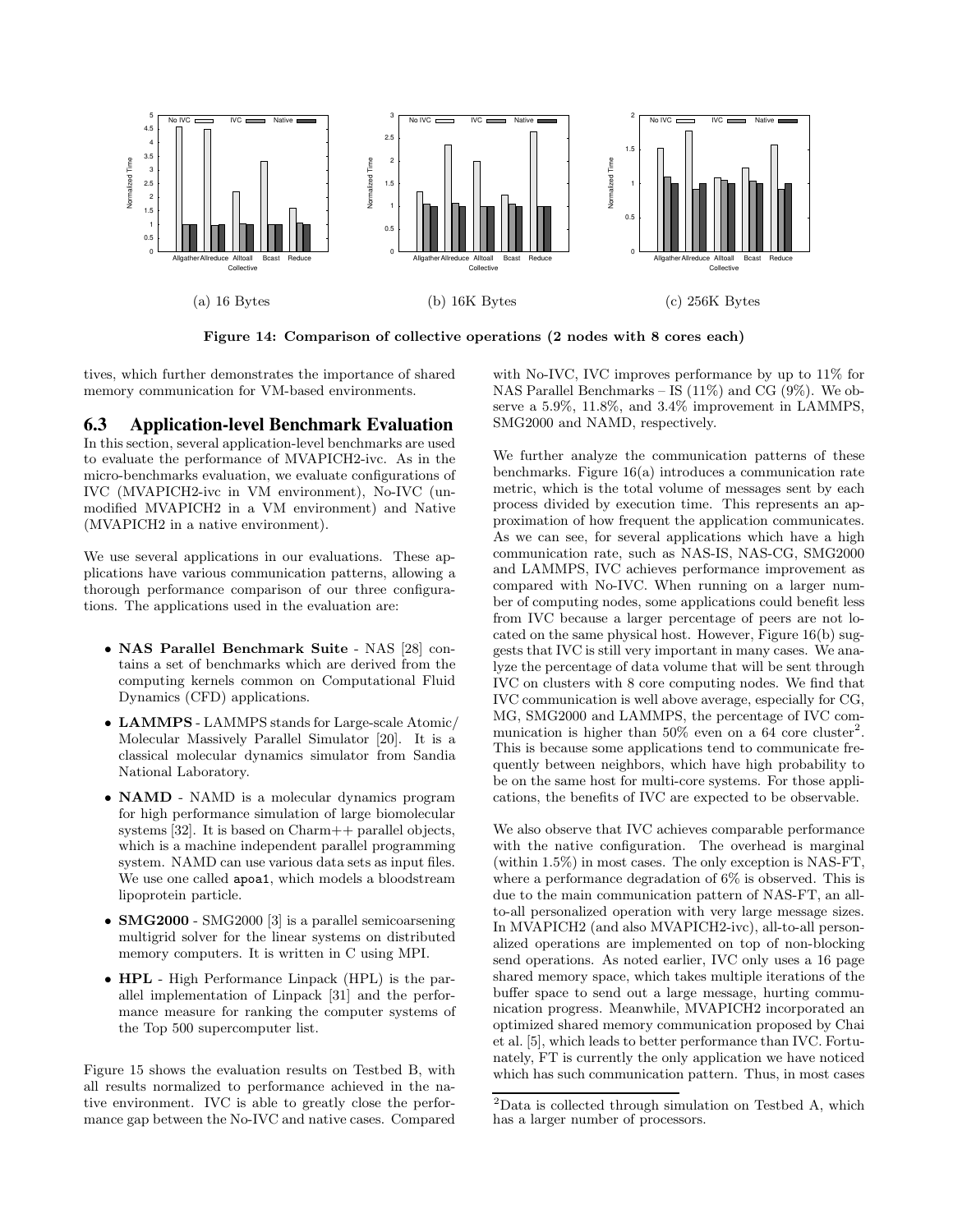

Figure 15: Application-level evaluation on Testbed B (2 nodes with 8 cores each)



Figure 16: Communication patterns of the evaluated applications

we will not notice this performance gap. Optimizing IVC for better performance under such communication patterns is also planned, since optimizations used in MVAPICH2 are also possible for IVC.

In order to examine the performance of MVAPICH2-ivc on a larger scale cluster, a 64-node VM-based environment was setup on Testbed A. Figures 17 and 18 show the performance comparison of NAS Parallel Benchmarks and HPL on Testbed A. Because systems of Testbed A are 2 processors per node with single-core only, the percentage of IVC communication is small compared to inter-node communication through the network. Thus, IVC and No-IVC configurations achieve almost the same performance here and the No-IVC configuration is omitted for conciseness. Compared with the Native configuration, we observe that the VM-based environment performs comparably. In most cases the performance difference is around 1%, except for NAS-FT, which degrades around 5% because of its large message all-to-all personalized communication pattern.

### **7. RELATED WORK**

In this paper, we have focused on VM-based environments for high performance computing. VMs have been a popular research topic in recent years and are being deployed in industry production environments, through such products as VMware VirtualCenter [37] and Xen Enterprise [39]. VM technologies have the potential to greatly benefit HPC applications. Mergen et al. [23] had a thorough discussion on the values of hardware virtualization in HPC environments.



Figure 17: Normalized Execution time of NAS (64 nodes with 2 processors each)



Figure 18: Normalized Execution time of HPL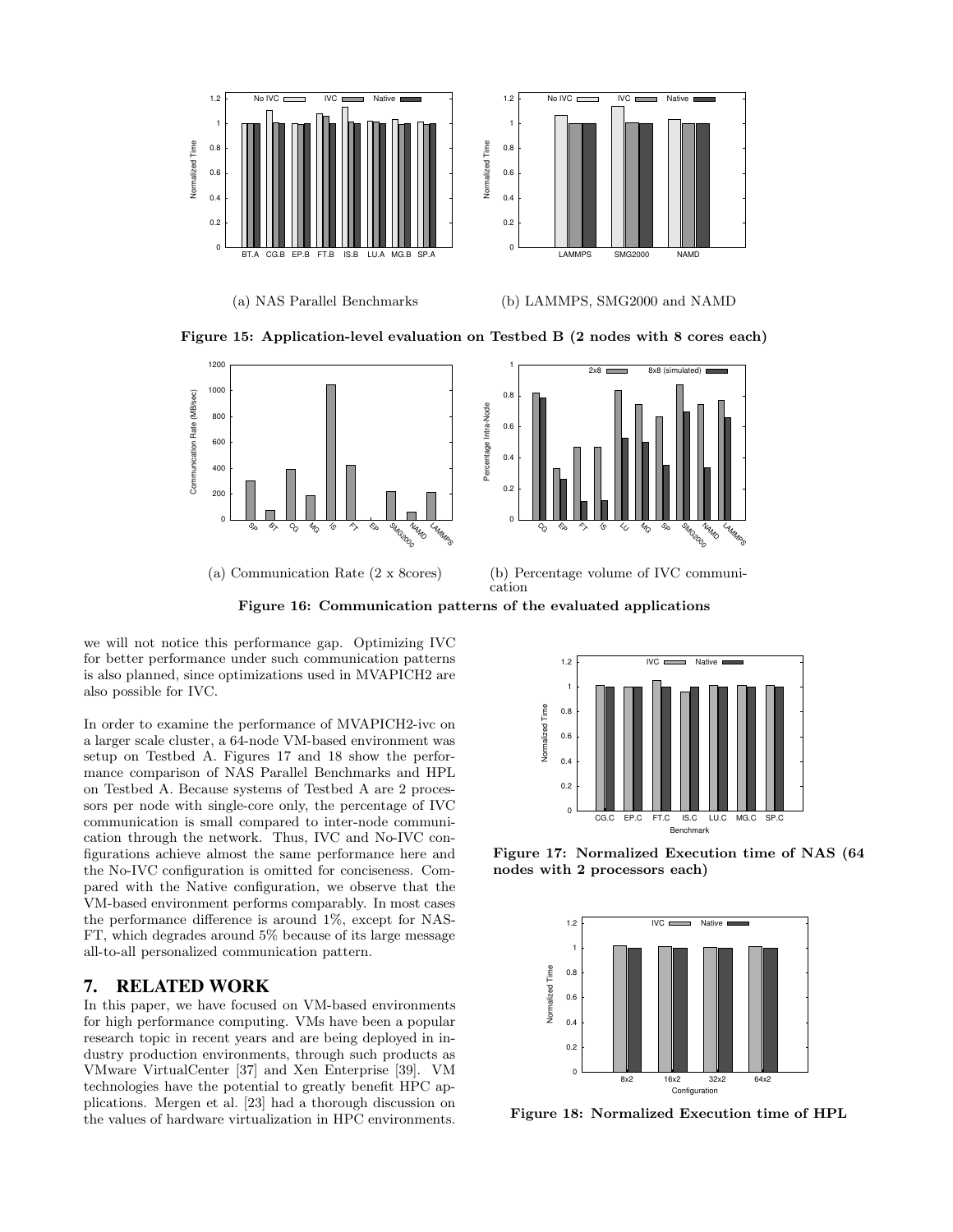There have been several research works focused on addressing manageability issues of HPC environment through VM technologies, such as VM-based proactive fault tolerance proposed by Mueller et al. [27].

Several researchers have deployed experimental VM-based computing environments. Figueiredo et al. [9] proposed grid computing based on virtualization and middleware mechanisms to manage VMs in a distributed environment. In our earlier work [13], we have further explored using VMs in cluster-based HPC environments. In this paper, we focused on the cluster environment and proposed inter-VM communication (IVC), which is designed to alleviate another performance overhead of VM-based computing. Inter-VM communication is very important to achieve fine-grained control without sacrificing performance on multi-core systems.

The para-virtualized Xen network device driver also uses shared memory pages to communicate among VMs on the same physical host. However, it has more overhead including network stack processing and interrupt handling compared with IVC. IVC communication is performed through polling at user space, which is much more desired for HPC applications. IVC is based on grant table mechanisms available to Xen-compatible kernels. We notice that there is a recent effort from the Xen community to expose the grant table for user space usage [39]. Such a method could simplify the design of IVC, however, other issues that we have discussed, such as the design of easy-to-use communication APIs and handling VM migration, are still required. There are several other researchers studying inter-VM communication in different problem domains. For example, Muir et al. [25] have proposed Proper, a service running on Planet-Lab to allow multiple services to cooperate and interact with each other. Kourai et al. [18] proposed HyperSpector, which achieves secure intrusion detection in distributed computer systems through inter-VM cooperation. XenFS [39] aims to improve file system performance through inter-VM cache sharing.

We have proposed and implemented a VM-aware MPI in this paper, which is a multi-method MPI that is able to communicate through both the network and IVC. There are several published studies on multi-method MPIs, including [4, 11, 12, 17, 30, 36]. Most of these assume static configurations of available communication methods. Some of them support switching communication methods at runtime, but the main purpose is network fail-over [11, 12, 36]. MVAPICH2-ivc is designed for an environment where available communication methods may change due to migration. The MPI level can adapt to a new communication method more smoothly by taking advantage of library callbacks.

Our detailed performance evaluation shows very little overhead of MVAPICH2-ivc for virtualization in HPC environments. VMM-bypass I/O [21] and its migration support [14] plays an important role by drastically reducing the I/O overhead in VM environments by taking advantage of user level communication. Willmann [38] also proposed CDNA (Concurrent Direct Network Access), which provides direct network access on a programmable and reconfigurable FPGAbased Gigabit Ethernet network interface in VM environments.

# **8. CONCLUSIONS AND FUTURE WORK**

In this paper, we have addressed the performance concerns of deploying a VM-based environment for high performance computing. One concern is the trade-off between fine-grain management of parallel applications at the level of each individual process and the ability to communicate via shared memory. Correspondingly, we propose VM-aware communication libraries, including an Inter-VM Communication (IVC) library and MVAPICH2-ivc, an MPI library based on IVC. MVAPICH2-ivc is able to communicate via shared memory for processes on the same physical host, even if they are on separate VMs. This provides the ability to host one computing process per VM, thus achieving the flexibility of fine-grain management without sacrificing the efficiency of shared memory communication. We evaluate MVAPICH2-ivc on clusters featuring multi-core systems and high performance InfiniBand interconnects. Our evaluation demonstrates that MVAPICH2-ivc can improve NAS Parallel Benchmark performance by up to 11% in a VMbased environment on an eight-core Intel Clovertown system. Application-level performance achieved by MVAPICH2 ivc on 128 processes shows only marginal overhead as compared to MVAPICH2 running in a native environment. Our work demonstrates that performance overhead should no longer be a major concern for VM-based HPC environments. With additional manageability, VM-based environments provide a solution to achieve both high performance and high productivity computing.

In the future, we plan to further optimize the performance of IVC, especially for large message communication patterns. We will explore efficient runtime management of VMbased computing. For example, how to efficiently launch a virtual cluster with customized configurations, how to efficiently checkpoint parallel applications in a VM environment, etc. Solutions can be from multiple system-level perspectives such as OS, file system, or network support. We also plan to address other potential issues for VM-based computing environments, such as reducing the memory overhead of the OS running on each separate VM.

### **Acknowledgments**

We would like to thank Dr. Jiuxing Liu and Dr. Bulent Abali from IBM T. J. Research Center for the valuable discussion and suggestions. We thank Carrie Casto for proof reading this paper. We would also like to thank the anonymous reviewers for their insightful comments, which help to improve the final version of this paper.

This research is supported in part by the following grants and equipment donations to the Ohio State University: Department of Energy's Grant #DE-FC02-06ER25749 and #DE-FC02-06ER25755; National Science Foundation grants #CCF-0702675; grants from Intel, Mellanox, Sun, Cisco, and Linux Networx; and equipment donations from Apple, AMD, IBM, Intel, Microway, Pathscale, Silverstorm and Sun.

### **9. REFERENCES**

- Argonne National Laboratory. http://www-unix.mcs.anl.gov/mpi/mpich/.
- [2] Argonne National Laboratory. Zeptoos: The small linux for big computers. http://www-unix.mcs.anl.gov/zeptoos/.